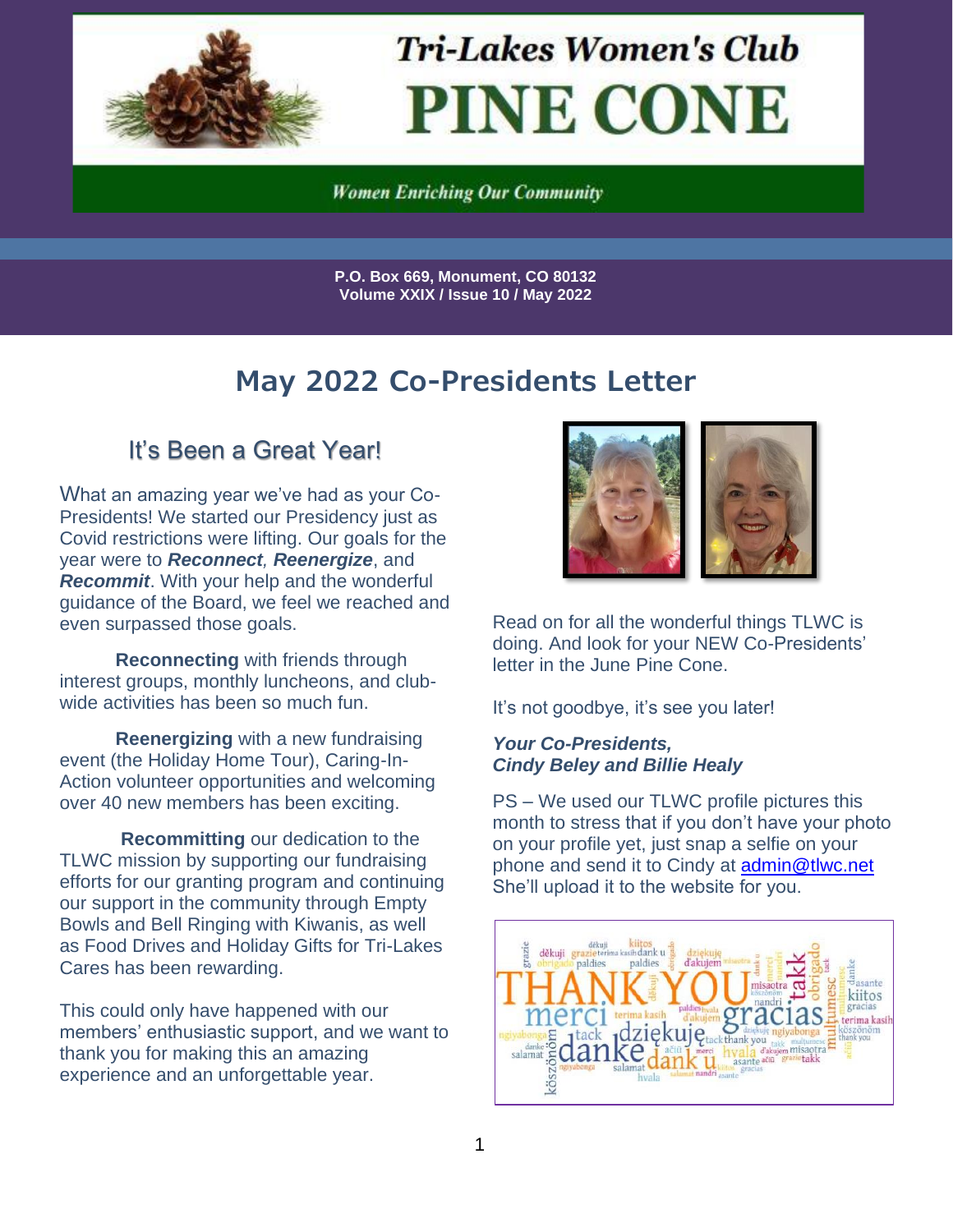#### **TLWC May Luncheon/Business Meeting Wednesday, May 18, 2022**

11:00 - Social Time 11:30 - Lunch Wedgewood Black Forest 12375 Black Forest Rd, Colorado Springs, CO

#### *You won't want to miss the May luncheon! Our next one isn't until September!*

Along with voting on the nominated slate of officers for the 2022-2023 Executive Board and voting on grant recipients for 2022, we will be celebrating the many wonderful things TLWC members have accomplished this past year.

We will recognize our new members and tell you about new interest groups forming for a September kickoff. We will discuss the very successful Holiday Home Tour of 2021 and the Committee's plans for 2022. AND we'll applaud the many memorable activities our members have enjoyed this year.

#### **Menu**

*Chicken Cordon Bleu with Chardonnay Sauce Assorted Salads and Veggies Gluten free and vegetarian options available. (Please contact Maureen Kral if you need this option) Hot Coffee/Tea Beverage Station (Self Serving)*

> Deadline for [Reservations:](mailto:reservations@tlwc.net) **Sunday, May 8, 2022 at 6pm**

**Reservations for members and guests can be made on our website OR** *by emailing***: [reservations@tlwc.net](https://tlwc.net/file:/C:/Users/Maureen/Documents/TLWC/Board%202021%20-%202022/Reservation%20Communication/Luncheon%20Announcements/reservations@tlwc.net)**

> **Maureen Kral: 719/ 661-7607 Reservations and Communications ……………………………………**

**Luncheon Reservation Payment Options:**

**1. Cash or check made out to TLWC at the luncheon - \$35 2. Credit card at the luncheon - \$37**



## **You are Invited to TLWC's Club-Wide Monthly Fun Event**

Join us for a lovely evening at a Cinco de Mayo inspired celebration. We'll gather at the Palmer Lake Town Hall on Saturday, May 7<sup>th</sup> for our club-wide fun event.

Our evening will include a potluck dinner, drinks, a Margarita station, chips & salsa, a dessert bar and, best of all, dining alongside friends and loved ones. Be ready for an exciting group competitive event – you won't want to miss it.

Please bring a Cinco de Mayo inspired dish or a hearty appetizer to share. Everyone is welcome. You can invite a spouse or guest! And feel free to wear your Cinco de Mayo outfits!

The cost is \$5 per person and includes the drinks station, chips & salsa, and a dessert bar.

You can register for the event by contacting Lori Forman at [lori.forman56@gmail.com](mailto:lori.forman56@gmail.com) or log onto our website by clicking [here](https://tlwc.net/event-4801383?CalendarViewType=1&SelectedDate=4/29/2022)

> **When**: Saturday May 7, 2022 **Time**: 5pm to 9pm

> > **Where**: Palmer Lake Town Hall 42 Valley Crescent Palmer Lake, CO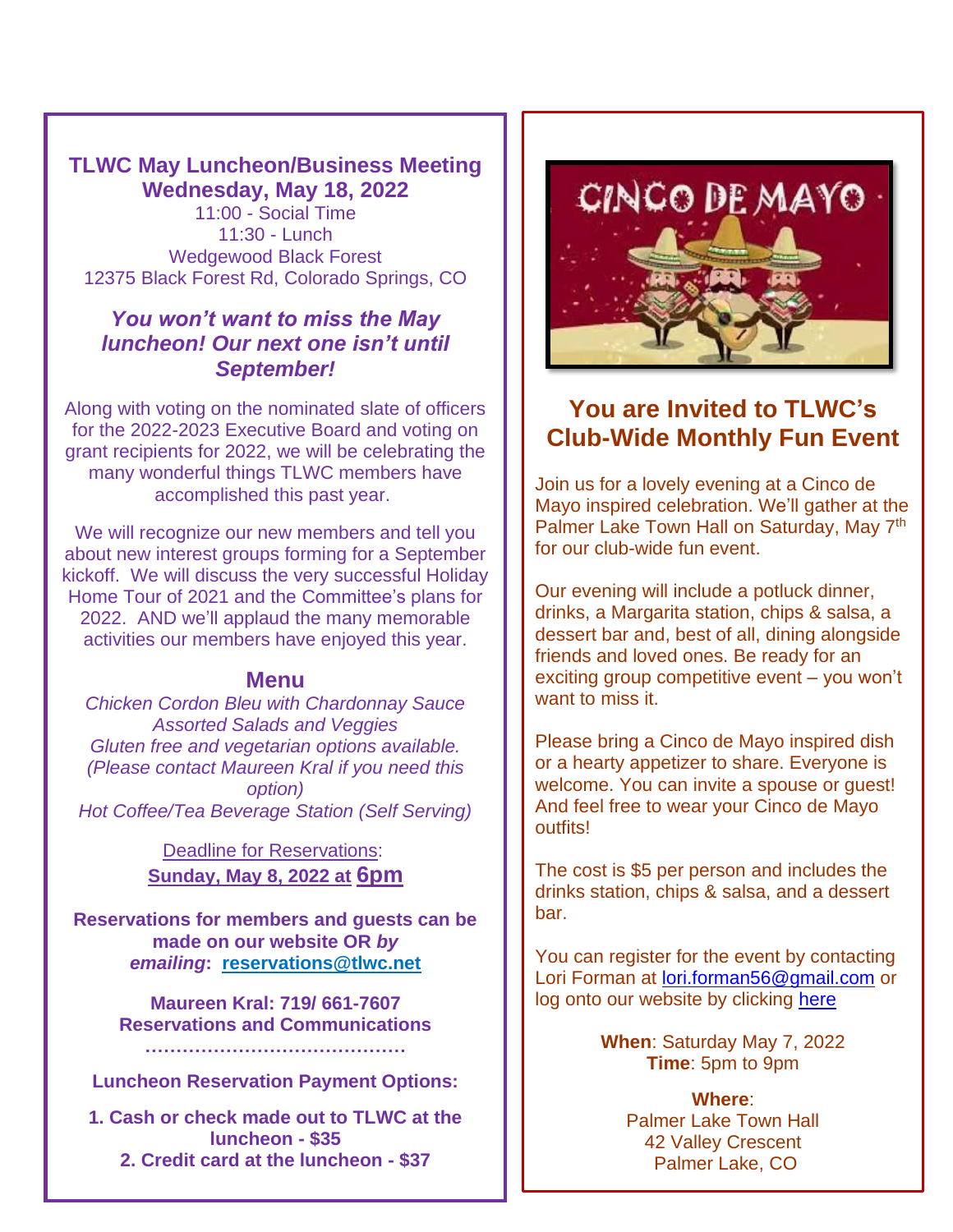#### **The Single Ladies Tea**





On April 14th, the Single Ladies visited Glen Eyrie Castle. The High Tea was a very elegant affair, and we were able to tour General Palmer's office, walk the hallway upstairs to peek in some of the rooms and admire the Grand Ballroom.

We ordered our own individual tea, served in a small tea pot. We enjoyed corn chowder soup and a green salad before being served a 3-tiered platter of individual small sandwiches, scones with clotted cream, and incredible petit fours desserts. All of the food was to die for! To top it off, on the way out of the Castle grounds there was a herd of Big Horned Sheep grazing in the meadow.

#### *Melanie Gillis*





### **Daytime Bunco Returns**



Daytime Bunco is starting after a long hiatus. We will be playing the 3<sup>rd</sup> Monday of each month from12:30 pm to 3:30 pm, beginning Monday, May 16<sup>th</sup>. We'll have the same format as evening Bunco, which is \$5, payable at the event. Light snacks will be served.

Come Join us! Just go to your member profile at the TLWC.net, click on "Edit Profile" and add Daytime Bunco to your interest groups. You will then begin receiving our monthly meeting reminders.

We're looking forward to getting this group together again!!

*Donna Muench and Cathy Wedo*

#### **A Message for Members of ALL Interest Groups**

When you sign up for an event through the website, please **don't** uncheck the box labeled "Include name in list of event registrations". If you do, you will show up as "Anonymous User" and no one will know that you are attending.

Also, if an event is full, you cannot put your name on the waitlist through the App on your phone. You must go to theTLWC.net website to register and place yourself on the waitlist.

*Cindy Beley, Web Admin*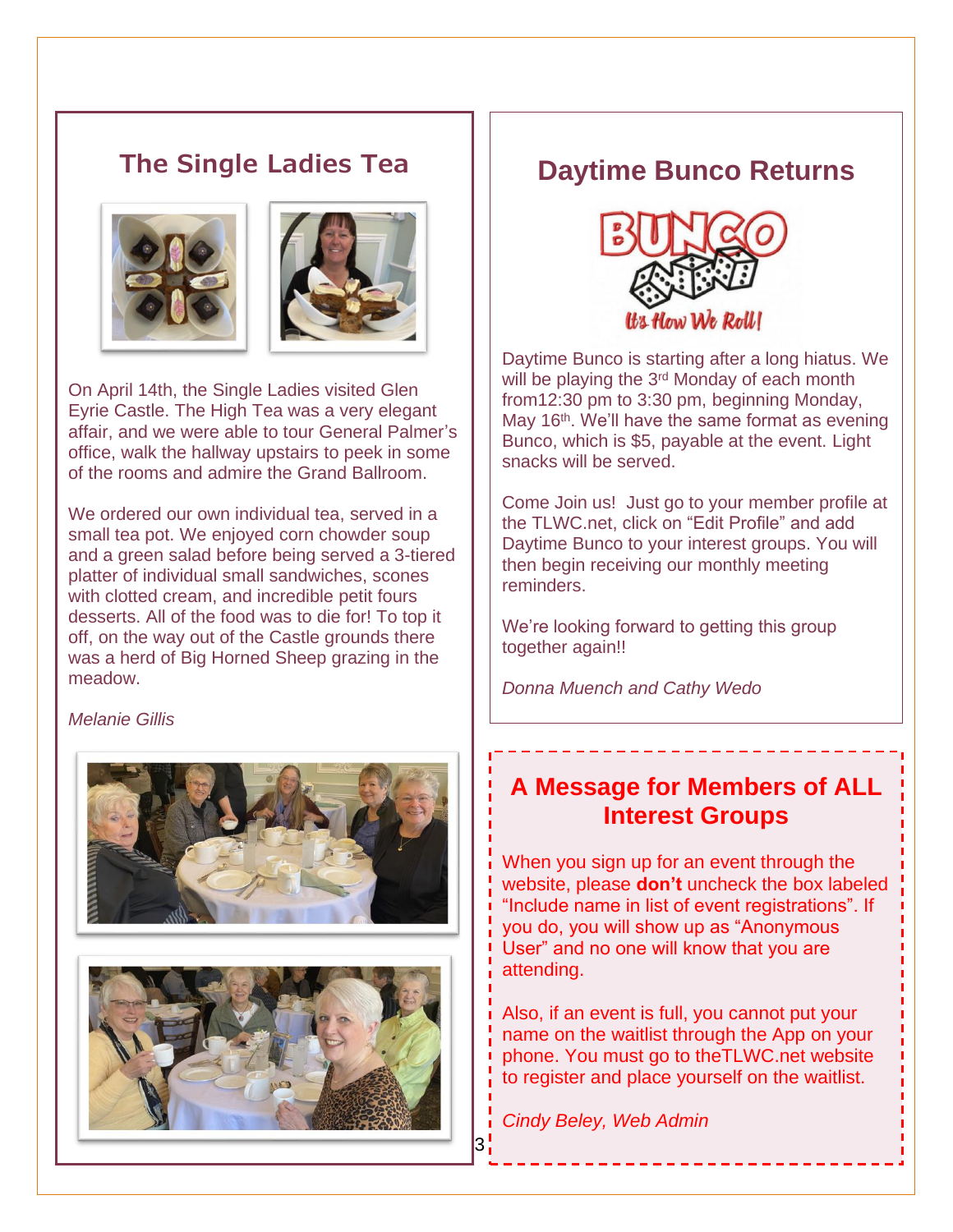# **TLWC Supports District 38 Safe Splash Swim School**



TLWC co-presidents Billie Healy and Cindy Beley, as well as Granting Chair Shelley Pruett, attended the final swimming lesson of students in the Adaptive Physical Education Program for School District 38.



The program, for students with special needs, is held at Safe Splash Swim School and has been funded by TLWC grants for the past several years.

We are proud to be a supporter of this important program that helps special needs students and their families by teaching water safety and aqua fun. The smiles on the faces of the students in these photos are very heartwarming.

## **Another Successful Collection for Tri Lakes Cares**

A huge shout out for all the members who participated in our annual spring food collection for Tri Lakes Cares. Once again, our members opened their hearts to donate 315 pounds of food and personal products. In addition to these gifts, we also collected \$470 in monetary donations for those in need in our community.

All of our efforts are greatly appreciated by Tri Lakes Cares.

*Pam Cutcliff and Nancy Pokorny*



TLWC will again participate in Monument's July 4th parade. This is such a fun filled event for everyone, and our float won two awards last year. The theme this year is "Honoring Our Educators".

If you're interested in decorating the float or walking in the parade, please contact Linda Vernon at [randall\\_vernon@comcast.net.](mailto:randall_vernon@comcast.net) Decorating will be done the day before the parade.

Our float committee members are Linda Vernon, Carol Gaskill, Charlie Ann Hayes, and Lori Foreman.

We'll have more details to share at the May Luncheon and in an eblast that will be sent to all members in a few weeks.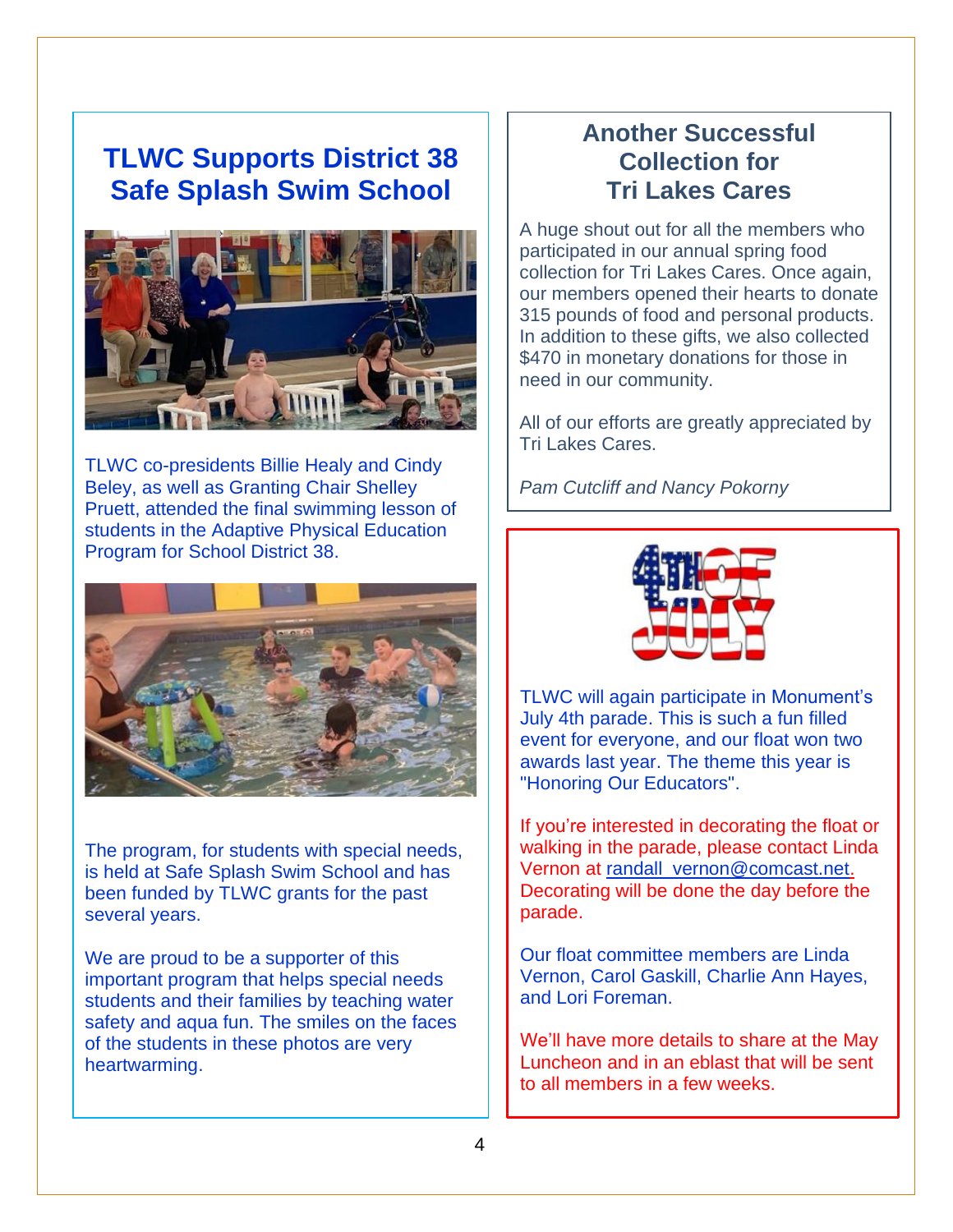### **Annual Membership Meeting/Luncheon and Executive Board Vote**

We will be voting on the Executive Board for 2022-2023 at the May Business Meeting & Luncheon on May 18. The term for these Executive Board members will be June 1, 2022 - May 31, 2023.

Pam Cutcliff and Nancy Pokorny were elected in May of 2021 to serve as Co-Presidents Elect, so they will be serving as Co-Presidents for the upcoming year.

The Nominating Committee announced last month that the following had been nominated as Executive Board members.

> **Co-Presidents Elect** Pam Perry Shelley Pruett

**1st VP Programs & Luncheons** Pam Sherfesee

**2nd VP Charitable Events** Nancy Pfohl

> **Secretary** Billie Healy

**Treasurers:** Charitable Events: Geri Bush Operating: Pam Acuff



.

## **A Message for Our Interest Group Leaders**

TLWC will no longer have an Evite account as of the end of May since our website has a system for creating events that is free to use. To help you become proficient with the website system, I've created a document that will guide you along the process of creating and managing your simple and advanced events and emailing your interest group members. The document is named "Guide to Creating and Managing Events and Emailing Interest Group Members updated 4\_25\_22". It is now on the website page "Website How-To" which is under the "Members" tab. I've also attached it [here.](../../Downloads/Guide%20to%20Creating%20and%20Managing%20Events%20and%20Emailing%20Interest%20Group%20Members%20updated%204_25_22.docx)

I think I've covered everything you will need to know to be successful in creating an event and emailing your members, but if you find any steps that aren't clear, please let me know and I'll be happy to sit down with you to create your first event.

*Cindy Beley, Web Admin*

#### **Win a \$25 Gift Card to Chili's/On the Border/Maggiano's**

Read this issue of the Pine Cone and find the answer.

*Q. What TLWC event is happening on May 7 th?*

Email your answers to: [jan\\_mckinley@msn.com](mailto:jan_mckinley@msn.com) and you'll be entered into the drawing.

The winner need not be present when her name is drawn at our May 18th lunch.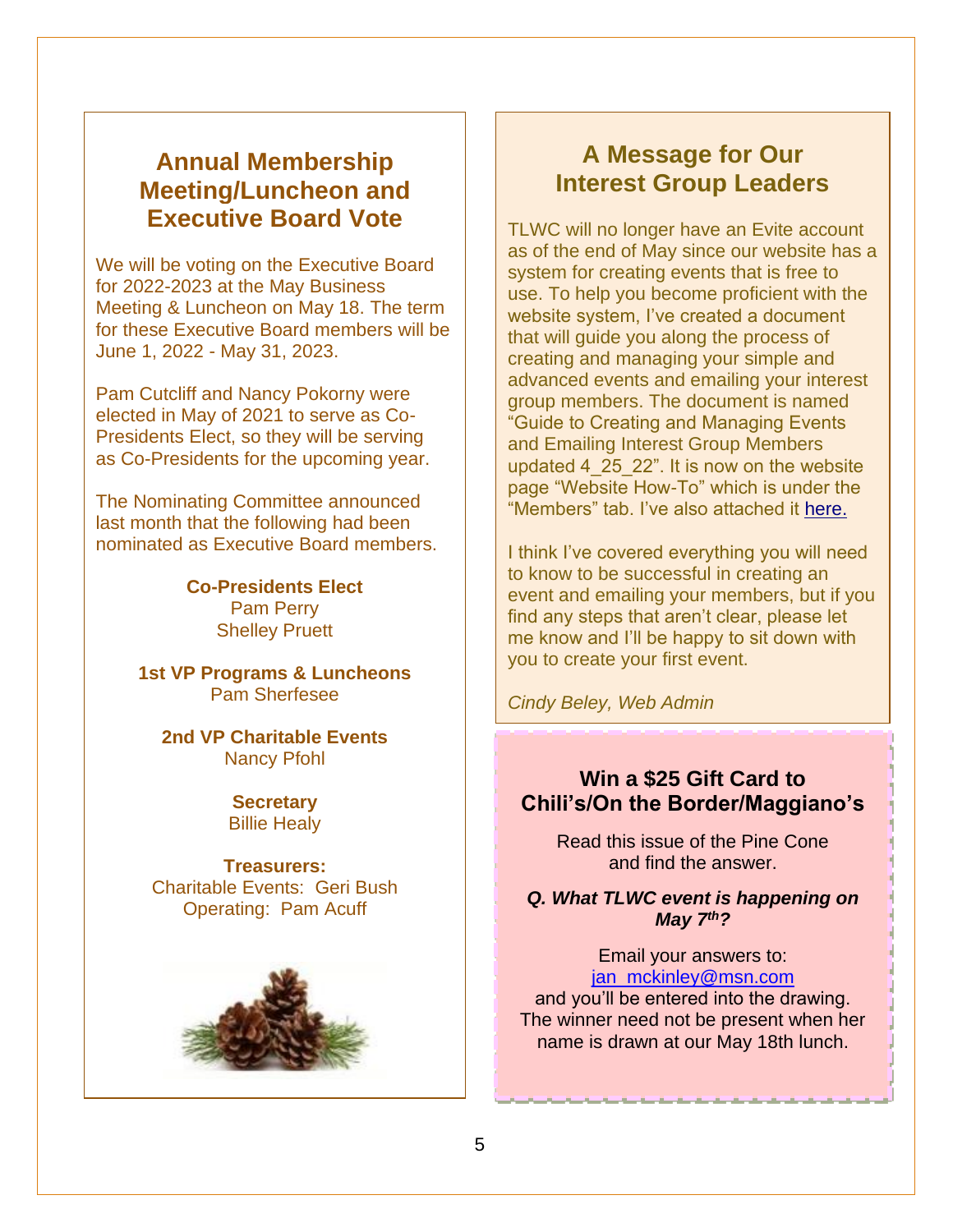## **Membership Dues Renewal Begins June 1**



 The renewal period for dues will begin June1st. We ask that, if possible, you renew your membership before July 1st so our Membership Committee and Treasurers can process the renewals in the most efficient way possible.

 There are now several options for paying your annual membership dues. Starting June 1st, you'll receive renewal reminders via email with a link for you to renew your annual membership dues of \$50.00 online by credit card. If you use this easy option, there will be a \$1.75 added fee (total charge of \$51.75) to cover our cost for credit card processing.

 Alternatively, you can choose to mail your check for \$50.00 (to TLWC, PO Box 669, Monument, CO 80132, Attn: Membership Renewal) or hand it to the Membership Committee at the luncheon on Wednesday May 18th.

 We hope you plan to continue as a valued member of TLWC for many years to come. If you have any questions, please don't hesitate to contact us at [membership@tlwc.net](mailto:membership@tlwc.net)

## **Raising Funds for TLWC's Grants Program Is Easy!**

Here's an easy way to help TLWC generate funds for our grants program. Every time you shop on Amazon, log onto:

#### [www.smile.amazon.com](http://www.smile.amazon.com/)

and designate Tri-Lakes Women's Club as your charitable organization. It's seamless, and you won't notice anything different about your order or how you pay for it.

**……………………………………..**

## **Training for Mah Jongg – National Card**

If you enjoy games, you'll love Mah Jongg! This is a Chinese game played with tiles. TLWC has several Mah Jongg interest groups (National Card and Wright-Patterson). I enjoy teaching National Mah Jongg. Both groups welcome new players and the transition from National to Wright-Pat is not difficult.



If you are interested in learning this fun game, I'll be starting a new training group the **last two weeks of June 2022**. You'll be able to start playing with our Interest Group in July. If you are interested in this fun game, please send me an email (even if you've already mentioned it to me).

I look forward to hearing from you. Billie Healy

[famhealy@comcast.net](mailto:famhealy@comcast.net)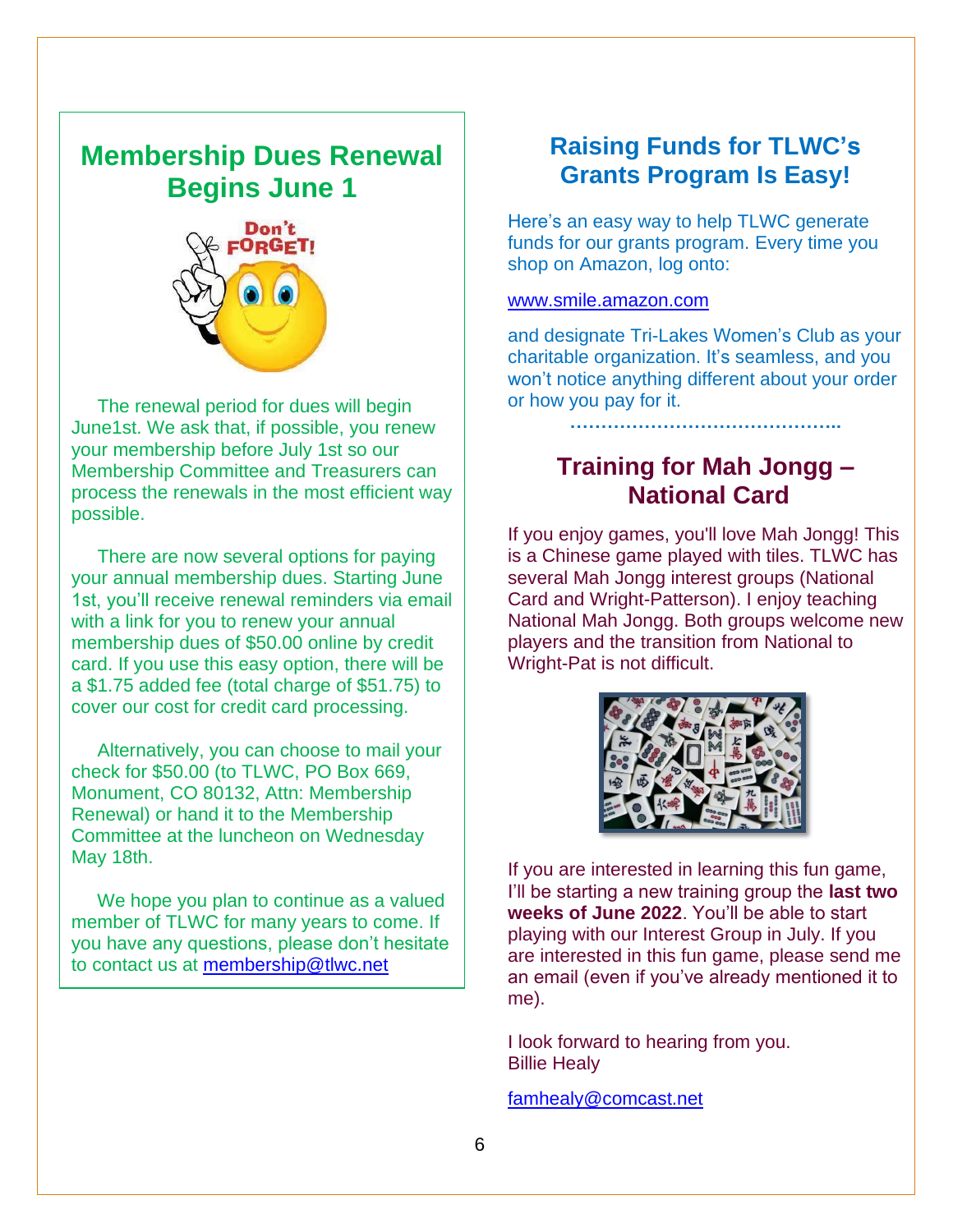# **THANK YOU to the 2021-2022 Board of Directors**

This year we were privileged to work with 24 amazing, talented, and dedicated members who served on your Board of Directors. Much of the work they provided was done behind the scenes but felt by every member. Keeping an organization of over 200 members running smoothly doesn't happen without the Board's contributions.

Your Executive Board officers planned our Tri-Lakes Cares donations, organized our informative and fun monthly luncheon/business meetings, developed and executed our new fundraiser - the "Joys of the Season" Holiday Home Tour, organized our 4th of July parade float, kept our finances in order, and kept track and made available to members all of our meeting information.

Your Standing and Special Committee chairs kept the community at large informed about our numerous TLWC activities through articles in newspapers and on our social media platform, welcomed new members, coordinated interest group leaders, kept members informed about upcoming luncheon/business meetings and other happenings throughout the year, provided you an informative newsletter every month, provided our helpful Website, reviewed and made recommendations on grant requests, organized TLWC archives and property, organized fun activities for all members to enjoy, coordinated volunteer opportunities in the community, connected with club members on a personal level to help with needs and celebrate birthdays, and talked with members to recommend nominees for next year's board.

Every one of these ladies took full responsibility for their job and made it a smooth and fun year for us.

Thank you all, Billie and Cindy



*Missing from group photo are Judy Crusius, Marina Nelson, Brenda James, Sue Leggiero, Carol Gaskill, and Cindi Monahan.*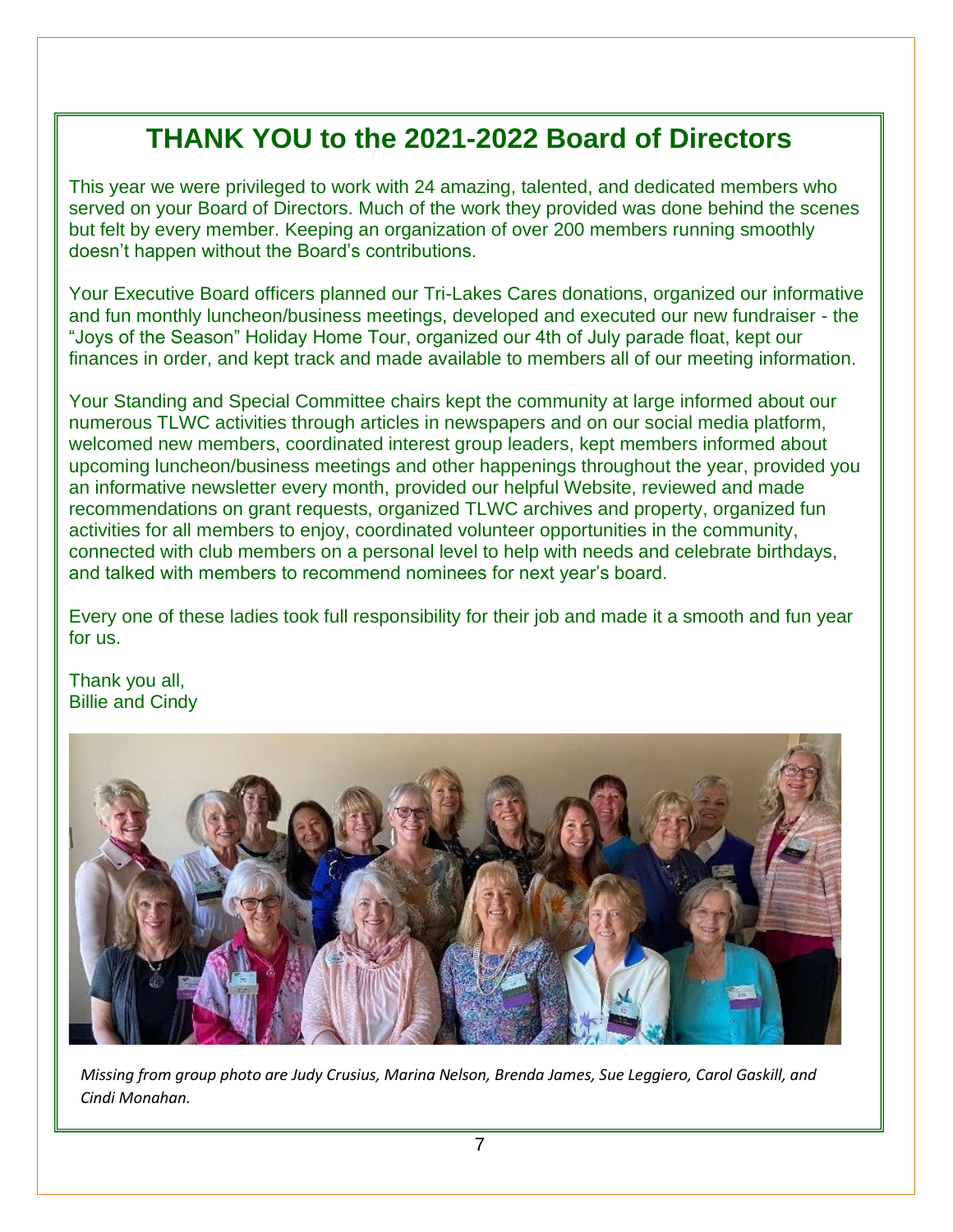# **2022-2023 Co-President Nancy Pokorny**



**Nancy Pokorny (No Stranger to Danger)**

One night in May, near the end of World War II, Nancy was born during a blackout on an Army base in Newfoundland. No one told her mother, till after it was over, that an enemy German submarine was lurking in the nearby harbor. Nine months later the plane that was to take the family home to the states was unable to land in thick fog and was later shot down. Unknown by relatives, Nancy and her parents had taken an inter-island ferry home instead. Imagine their surprise when three supposedly dead people showed up at their door!

After this perilous beginning, Nancy spent a relatively calm youth in Midland, Michigan, where her dad was medical director for Dow Chemical Company. Being addicted to risky sports, her family took up skiing and Nancy began racing when she was six years old. After that, ski racing became an important part of her life and she skied competitively around the world.

Nancy graduated from the University of Michigan and embarked on a teaching career. She met her husband, Jerry, while teaching in Laramie, Wyoming. Jerry was, and still is an avid motorcyclist and Nancy joined him in this hazardous sport. Shortly thereafter they moved to the Denver area where she became a middle school principal of several high poverty schools. During that period, she earned her masters at Denver University and her doctorate at the University of Colorado, Boulder.

After retiring (the first time), Nancy and Jerry decided to embark on another adventure. They opened a mountain biking tour business in the U S Virgin Islands and spent their days leading cruise ship passengers around the island. After a year of watching bikers tumble into the bushes and not wishing to be sued, they decided that leading tours was too dangerous an occupation. They sold the business and moved back to Colorado. Nancy went back to work and spent the next 10 years working as a government contractor helping schools around the U. S. and other countries to improve their performance. In this capacity she traveled to Germany, Puerto Rico, Kwajalein Atoll, and others.

Still, living on the edge has always been a temptation. World travel, scuba diving, and even riding with Jerry in Italy as motorcycle competitors in the Motogiro de Italia still hold their allure.

Retiring once again, Nancy and Jerry moved to Monument where Nancy joined TLWC in 2008. She has served as 1st Vice President of Programs and is looking forward to working with Pam Cutcliff to help maximize TLWC's potential when they become Co-Presidents in May. How dangerous can it be?

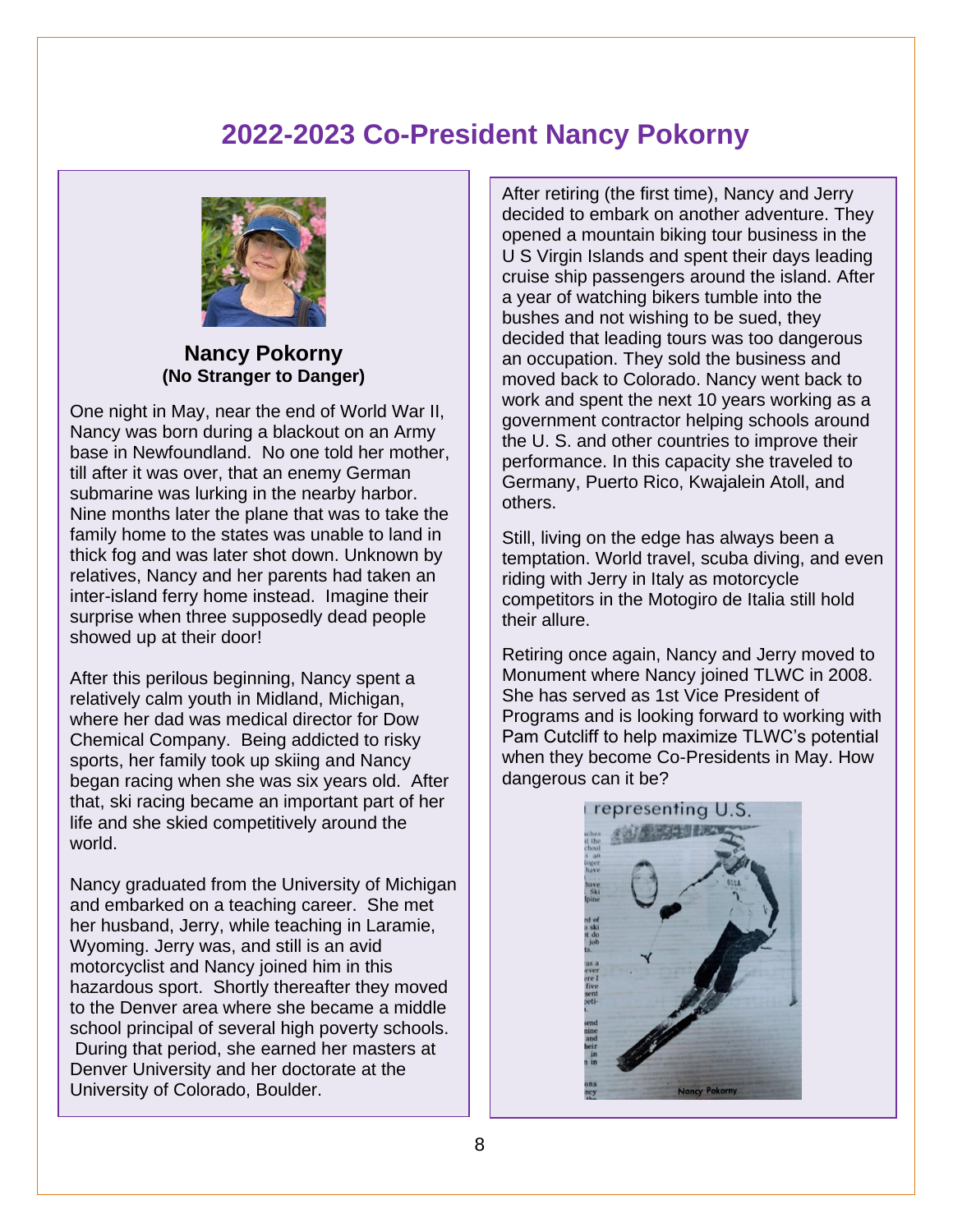# **2022-2023 Co-President Pam Cutcliff**



#### **Pam Cutcliff**

Remember the scene in "Hitch" where Wil Smith (not from the Oscar presentation) goes to a speed dating event? Have you ever known someone who has venture into such an event? Well, you do now—Pam Cutcliff actually met her second husband, Bill, at such an event while living in Indianapolis. They had both attended a singles' mingling where the sponsor of the event spoke. Pam thought it sounded like a fun way to meet people; Bill was more reticent, but it turned out well in the end.

Pam was raised in Cincinnati, Ohio where she remained until attending DePauw University in Indiana. While at DePauw, Pam played intercollegiate field hockey and was a member of the Union Board which was responsible for the college's entertainment. Two favorite memories of those days were beating Purdue's field hockey team and being instrumental in arranging for the Tina Turner Review to perform at DePauw.

After graduating with a BA and MS in English and Secondary Education, Pam spent a quick stint in Westfield, New Jersey and Denver, but returned to Indiana to marry and accept her first teaching position. She would eventually move from Northern Indiana to West Lafayette, Indiana, and finally to Indianapolis. It was in West Lafayette where her daughter, Anne, was born.

After teaching 34 years at the junior high level, Pam decided to retire and pursue her hobbies. She was blessed to have similarminded teacher friends who loved to backpack and travel. For many summers, Pam and these ladies would backpack sections of the Appalachian Trail. Pam has also hiked a section of the Camino in Northern Spain, Patagonia, Portugal, and Croatia. She still travels and hikes with many of these Indiana friends.

Two days after Pam's husband retired, they moved to the Black Forest area, having purchased their house the year before. They chose Colorado because of their love for the outdoors being avid hikers, kayakers, and campers. Plus, Bill had a son and his family in Denver. Pam's only requirement for buying a house was that there be a convenient airport so that she could visit her grandchildren, Addie and Miles, in Brooklyn.

Pam was introduced to TLWC by Nancy Pokorny who quickly asked her to help with Programs. Along with serving as co-chair of Programs, Pam is a member of the Hiking club, Sip and Share, Bunco, and Coffee and Chatter. She will soon be serving as Co-President with Nancy. TLWC has provided Pam with opportunities to meet many wonderful and talented women and to contribute to the community.